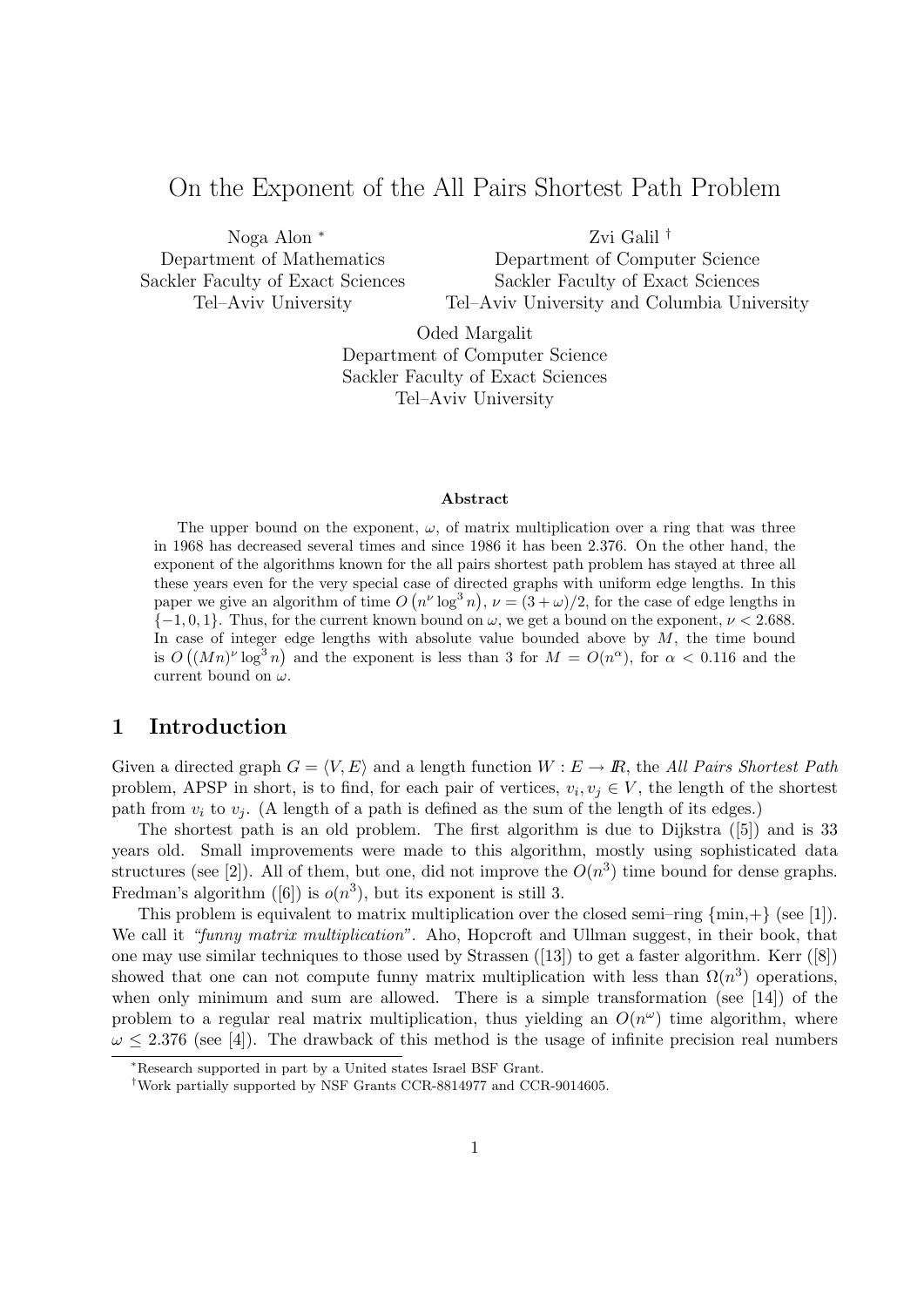arithmetic. Thus this method is not efficient at all when taking the more realistic non–uniform costs on the arithmetic operations.

In this paper we consider a simple version of the APSP problem in which the graph is directed and all edges have  $\pm 1$  or 0 length. We then extend our algorithm to the case of edge lengths which are integers with a small absolute value. Even for the case of uniform edge length  $(+1 \text{ length only})$ , the best exponent has been 3 so far.

In the rest of this section we give some definitions and basic properties. In Section 2 we show how to solve some simple cases of the problem. In Section 3 we show how to solve the  $\{-1, 0, 1\}$ edge lengths case in  $O(n^{\nu})$  time with  $\nu < 3$  by using a similar method to the scaling method suggested by Gabow ([7]). The algorithm also finds negative cycles. A simple observation extends this algorithm to the case where edge lengths are small bounded integers. The fastest algorithms for matrix multiplication have only theoretical value since they are better than the naive way only when the matrices are impractically huge. Our algorithm uses the fast matrix multiplication as a black box. So if we use a practical algorithm (for matrix multiplication) we still get an  $O(n^{\mu})$  time practical algorithm, where  $\mu < 3$ . In Section 4 we give a simple solution for the uniform case (all edges have unit length). It is faster than the solution obtained from the algorithm of Section 3 by logarithmic factors. In Section 5 we briefly mention some recent results, and in Section 6 we present a few open problems.

#### Definitions

Given the input graph  $G$  with n vertices and an integer edge length function  $W$ , define the *length* matrix  $D = \{d_{ij}\}_{i,j=1}^n$  as

$$
d_{ij} = \begin{cases} w(e), & \exists e \in E, e = (v_i, v_j) \\ \infty, & \text{Otherwise.} \end{cases}
$$

Let J be the funny identity matrix defined as

$$
j_{ik} = \begin{cases} 0, & i = k \\ \infty, & \text{otherwise.} \end{cases}
$$

For an integer  $\ell > 0$ , define  $D^{\leq \ell} \stackrel{\text{def}}{=} \min_{1 \leq i \leq \ell} D^i$ , where the matrix multiplications are funny matrix multiplication ones. Let  $D^{\leq \ell} = \{d_{ij}^{\leq \ell}\}_{i,j=1}^n$ . Denote by  $D^* = \{d_{ij}^*\}_{i,j=1}^n$ , the matrix of the shortest distances between any two vertices, i.e. the minimum over all nonempty paths of the sum of the length of the edges. Note that if empty paths are allowed we only have to change the entries  $d_i^*$ ii which are not  $-\infty$  to zero. D<sup>\*</sup> is the solution of the APSP problem.

An entry  $d_{ij}^*$  is called  $\delta$ -regular iff there is a path from  $v_i$  to  $v_j$  in D which has minimal length  $(d_{ij}^*)$  and no more than  $\delta$  edges. A matrix D is called  $\delta$ -regular iff all the entries that satisfy  $d_{ij}^*$   $> -\infty$  are  $\delta$ -regular and for the cases where  $d_{ij}^* = -\infty$ , there exists a path in D with no more than  $\delta$  edges which has a nonpositive length.

#### Basic properties

- It is easy to see that  $D^{\leq \ell} = (J+D)^{\ell-1}D$ , using funny matrix multiplications in this expression.
- $d_{ij}^{\leq \ell}$  is the shortest distance from  $v_i$  to  $v_j$  which is at least 1 and at most  $\ell$  edges long. Thus if  $d_{ij}^*$  is  $\delta$ -regular then  $d_{ij}^* = d_{ij}^{\leq \delta}$ .
- If  $\ell_1 \geq \ell_2$  then  $D^{\leq \ell_1} \leq D^{\leq \ell_2}$ ,  $D = D^{\leq 1}$  so  $D^{\leq \ell} \leq D$  for any  $\ell > 0$ .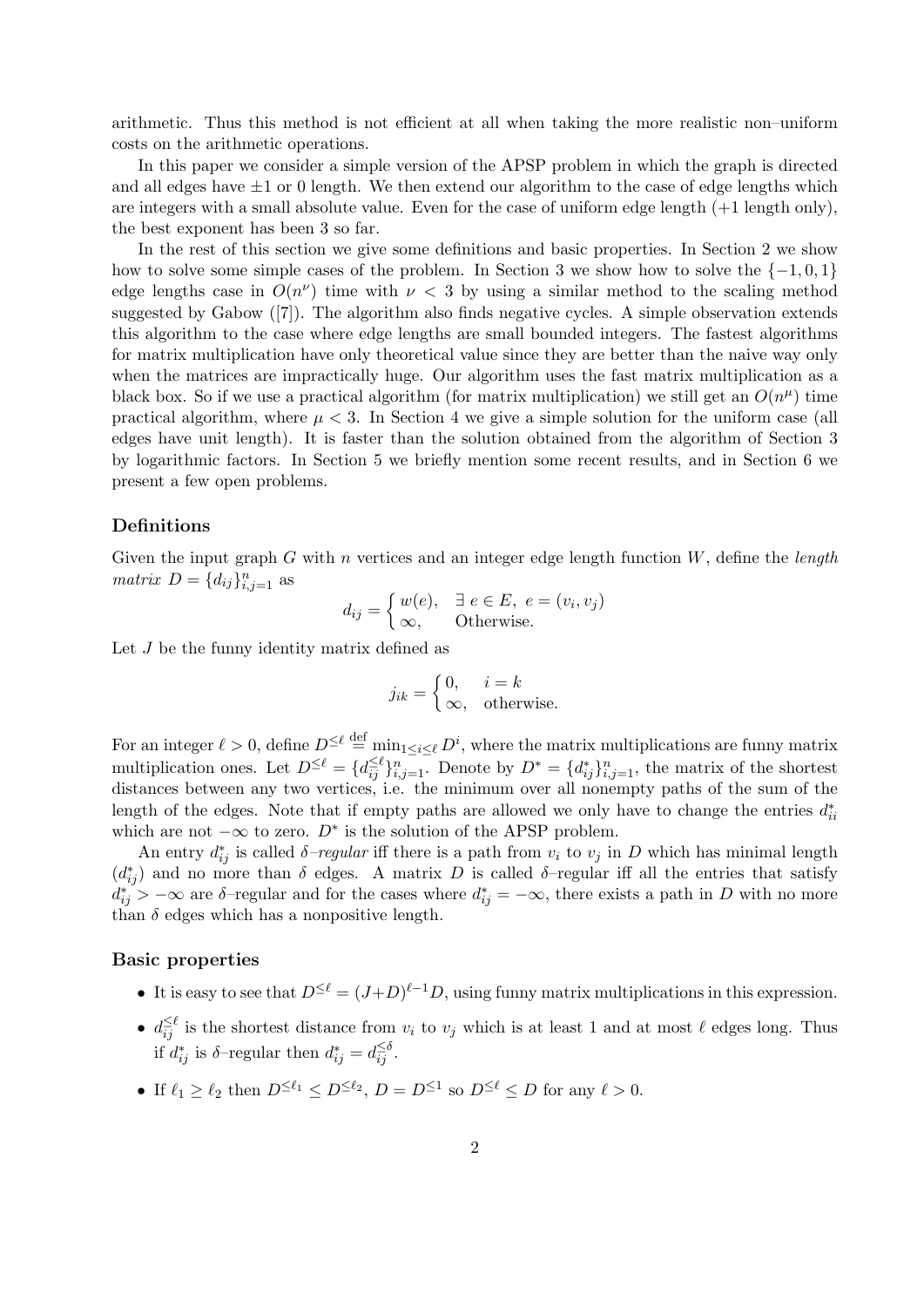- $D^* \leq D^{\leq \ell}$  for any  $\ell$ .
- If the lengths are nonnegative, or even when G does not contain negative cycles, then  $D^* =$  $D^{\leq n}$ . Note that the nonnegativity is needed here since if the edge length can be negative,  $d_i^*$ ij can be  $-\infty$  but if  $-\infty \notin D$  then  $d_{ij}^{\leq \ell} > -\infty$  for any finite  $\ell$ .
- $A \leq B$  implies that  $A^* \leq B^*$  and that  $A^{\leq \ell} \leq B^{\leq \ell}$ , for any integer  $\ell > 0$ .
- $(A^*)^* = A^*$ .

# 2 Solving a simple case

In this section we solve simple versions of the APSP problem. We present a way to encode the length matrix so that regular matrix multiplication over the integers will give us the answer.

Lemma 1 Given two integer valued matrices

$$
A = \{a_{ij}\}_{i,j=1}^n
$$

and

$$
B = \{b_{ij}\}_{i,j=1}^n
$$

such that  $x < a_{ij}, b_{ij} < y$  and  $y - x < M$ , we can compute the matrix C which is the funny matrix multiplication of A and B in  $O(Mn^{\omega} \log M)$  time.

*Proof.* Define the matrices  $A'$  and  $B'$  as follows.

$$
a'_{ij} = (n+1)^{a_{ij} - x}.
$$
  

$$
b'_{ij} = (n+1)^{b_{ij} - x}.
$$

Examine the integer matrix multiplication  $C' = A'B'$ :

$$
c'_{ij} = \sum_{k=1}^{n} (n+1)^{a_{ik} + b_{kj} - 2x}.
$$

It is easy to see that  $c'_{ij}$  is divisible by  $(n+1)^s$  iff for all k,  $a'_{ik} + b'_{kj} - 2x \geq s$ . Using binary search we find  $s_{ij}$ , the largest such s and  $c_{ij} = s_{ij} + 2x$  in  $O(\log M)$  time for each entry. So the total time complexity of the algorithm above is  $O(n^{\omega})$  operations on integers which are  $\leq n(n+1)^{2M}$ . Each operation on such large numbers takes  $O(M \log M)$  operations on  $O(\log n)$  bits numbers, which yields the complexity stated above.

We actually implemented the algorithm of [14] in integers. The exponent of this algorithm, even for the  $\{1,\infty\}$  case exceeds 3 (M can be as large as n, resulting in an exponent  $\omega+1>3$ ). We slightly modify our way of computing the funny matrix multiplication, so that it will truncate distances which are greater than a given bound  $M$  after each multiplication, as well as truncating the input, so we get:

**Theorem 1** Given a graph G whose edge lengths matrix D, satisfies  $d_{ij} \in \{-1,0,1,\infty\}$ , we can compute  $D^{\leq \ell}$  in  $O(\ell n^{\omega} \log^2 \ell)$  time.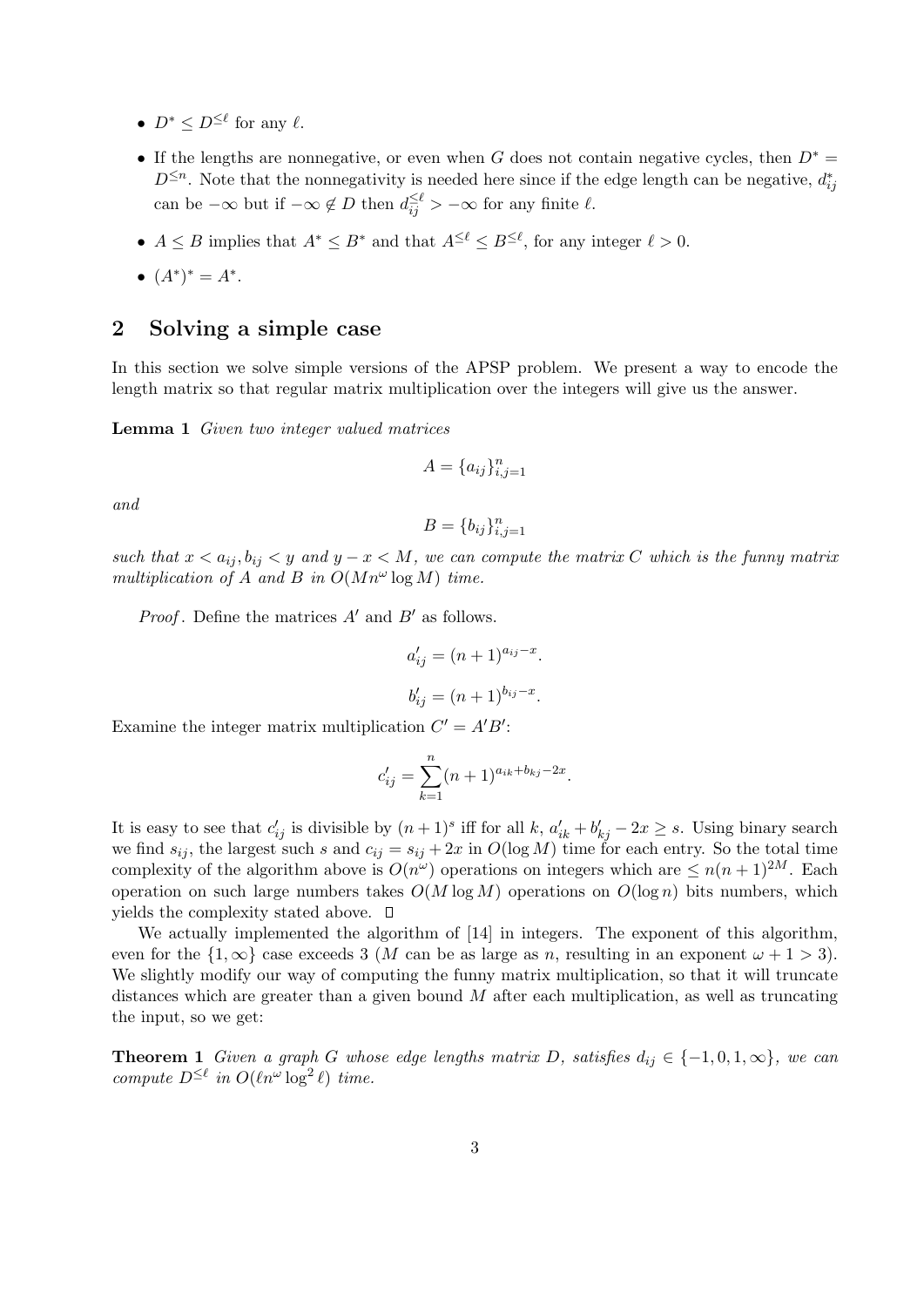*Proof.* Recall that  $D^{\leq \ell} = (J + D)^{\ell-1}D$ . Apply the above algorithm with  $\ell + 1$ -truncation (replace entries larger than  $\ell$  (and in particular, the infinite entries in J) by  $\ell + 1$ ) and ignore all the entries which are greater than  $\ell$  in the output. All the matrices involved in this computation have entries with absolute value  $\leq \ell + 1$ , hence each funny matrix multiplication takes  $O(\ell n^{\omega} \log \ell)$ time and there are  $O(\log \ell)$  funny matrix multiplications.  $\Box$ 

**Theorem 2** We can solve the APSP problem for graphs with edge length of  $\{1,\infty\}$  and small  $(\leq M)$  diameter in  $O(Mn^{\omega} \log n \log M)$  time.

*Proof.* If  $d_{ij}^* = k$  then there is a k–edges long path from  $v_i$  to  $v_j$ , so  $D^* = D^{\leq M}$ . We can compute  $D^{\leq M}$  as described above. We can even detect this case (small diameter) without knowing it in advance by noticing that  $D^{\leq M+1}$  does not contain any  $M+1$  entry.  $\Box$ 

There is another way to solve the positive case in which we can save the logarithmic factors.

**Theorem 3** Given a graph G with an edge length matrix D, such that  $d_{ij} \in \{1,\infty\}$ , we can find, all the entries in  $D^*$  which are  $\leq M$ , in  $O(Mn^{\omega})$  time.

*Proof.* Define  $A^{(\ell)}$  as the matrix

$$
a_{ij}^{(\ell)} = \begin{cases} 1, & d_{ij}^* \le \ell \\ 0, & \text{otherwise.} \end{cases}
$$

 $A^{(1)}$  can be easily derived from D and  $A^{(k+1)} = A^{(k)} \cdot A^{(1)}$  where the multiplication is a regular Boolean matrix multiplication (and/or). This matrix multiplication can be computed in  $O(n^{\omega})$ time by computing the multiplication over the integers and then changing each non–zero entry to 1. Therefore  $\{D^{(\leq i)}\}_{i=1}^M$  can be computed in  $O(Mn^{\omega})$  time. The entries of  $D^*$  not larger than M can be computed in the same time by observing for each i, j the first  $\ell$  such that  $a_{ij}^{(\ell)} = 1$ .  $\Box$ 

### 3 Finding the shortest distances

In this section we describe an algorithm for solving a version of the APSP problem where the edges lengths are integers with a small absolute value. Negative cycles are allowed and the algorithm finds all the  $-\infty$  distances. We start with the case of edge lengths in  $\{-1, 0, 1, \infty\}$ .

The main difficulty with negative edge lengths is that a very small distance (small in absolute value), even zero, can have a shortest path which realizes it with many edges. For example, a path of  $n/2$  edges of weight +1, followed by  $n/2$  edges of weight -1. Our solution to that problem is to find shortcuts: we find all the zero distances and update the edge lengths accordingly. After this update, the graph satisfies an important property: every distance which has a small absolute value, is achieved on a path with a small number of edges.

We solve recursively the following problem. We are given a length matrix D such that  $d_{ij} \in$  $\{-1, 0, 1, \infty\}$  and an integer  $\delta$  such that D is  $\delta$ -regular. The algorithm computes D<sup>\*</sup>. The initial recursive call is with the original length matrix D and  $\delta = n^2$ .

## **Lemma 2**  $Any \{-1,0,1,\infty\}$  matrix D is n<sup>2</sup>-regular.

*Proof.* If  $d_{ij}^*$  >  $-\infty$  then there is a shortest path with no cycles and therefore with no more than *n* edges. If  $d_{ij}^* = -\infty$  then there is a path from  $v_i$  to  $v_j$  which includes a single cycle of negative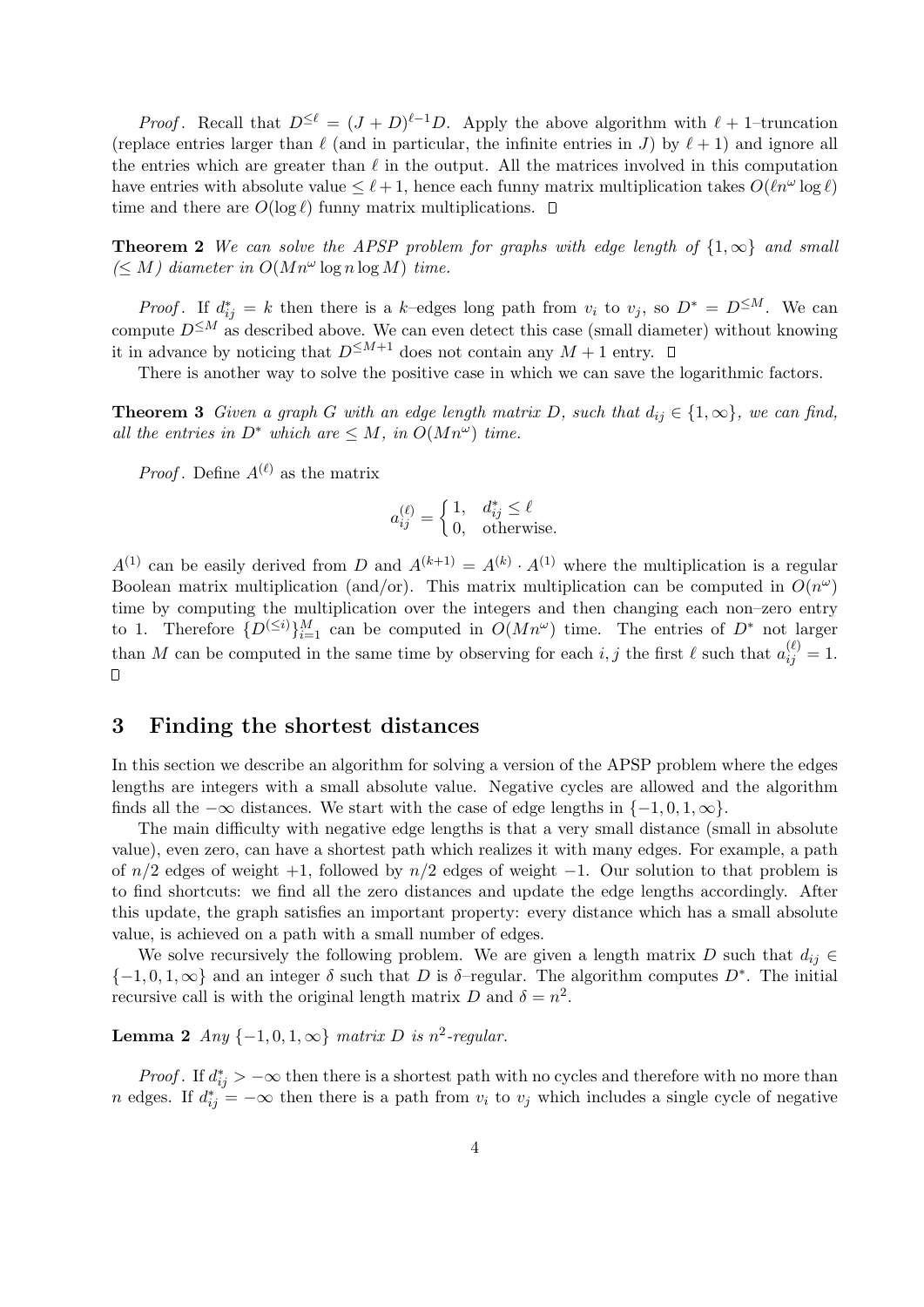length. Repeating this cycle  $n-2$  times will ensure that the total length will be nonpositive while using no more than  $n^2$  edges.

In order to find  $D^*$ , the algorithm first removes, in some sense which is defined later (Lemma 5), the zero length edges from D, creating the matrix E; then it computes the matrix  $E^{\leq 2}$  and recursively solves the problem for the matrix  $E' = \lceil E^{\leq 2}/2 \rceil$  and  $\delta' = \lceil \delta/2 \rceil$ . The fact that E does not contain zero length edges makes  $(2E')^*$ , where  $(E')^*$  is the recursive solution, approximate quite well the desired solution and this approximation is enough so that  $(E')^*$  will "catch" all the zeros in  $D^*$ . Having all the zero distances it is easy to fix E (by adding these shortcuts) to have the important property mentioned above and to find  $D^*$ .

#### Algorithm

1. This step takes care of the last recursive step when  $\delta = 1$ . If  $\delta > 1$  proceed. If  $\delta = 1$  then  $D = D^{\leq 1}$  solves all the entries which are  $> -\infty$ . To find the  $-\infty$  entries we first identify the negative cycles and then use them to find all the  $-\infty$  distances.

**Lemma 3** If the matrix D is 1-regular then the set of all  $v_i$ -s such that  $d_{ii}^* < 0$  can be found in  $O(n^{\omega})$  time.

*Proof.* We now show that  $d_{ii}^* < 0$  iff  $d_{ii}^3 < 0$  (as an entry of  $D^3$  using funny matrixmultiplication). If  $d_{ii}^* < 0$  then there is a negative cycle which goes through  $v_i$ . There must be a negative edge on the negative cycle, denote it by  $(v_j, v_k)$ .  $d_{ij}^* = d_{ki}^* = -\infty$ , so from the  $\delta$ regularity  $(\delta = 1)$ ,  $d_{ij}$ ,  $d_{ki} \leq 0$ . Since  $d_{jk} < 0$ ,  $d_{ii}^3 < 0$ . On the other hand,  $D^* \leq D^3$  therefore  $d_{ii}^3$  < 0 implies that  $d_{ii}^*$  < 0. The time complexity is  $O(n^{\omega})$  since  $D^3$  can be computed using several Boolean matrix multiplications.

All the  $-\infty$  distances can now be easily computed.

**Lemma 4**  $D^*$  can be computed in  $O(n^{\omega})$  time.

Proof . Build a directed graph whose vertices are the n vertices of the original problem and an edge is connecting  $v_i$  to  $v_j$  iff  $d_{ij} < \infty$  and either  $d_{ii}^*$  or  $d_{jj}^*$  are  $-\infty$ . We now show that  $d_{ij}^* = -\infty$  iff there is a path of length 2 from  $v_i$  to  $v_j$  in the new graph. Any edge in the new graph corresponds to a path of  $-\infty$  length. Therefore, so does any path in the new graph. On the other hand, if  $d_{ij}^* = -\infty$  then there exists a negative cycle on a path from  $v_i$  to  $v_j$ . Let  $v_k$  be any vertex on this negative cycle.  $d_{ik}^* = d_{kj}^* = -\infty$  and D is 1–regular, therefore  $d_{ik}, d_{kj} \leq 0 < \infty$ .  $d_{kk}^* < 0$ , so both edges  $(v_i, v_k)$  and  $(v_k, v_j)$  are in the new graph. Hence there is a path of length 2 from  $v_i$  to  $v_j$ . Paths of length 2 can be computed using Boolean matrix multiplication in  $O(n^{\omega})$  time.

2. Define  $D^-$ ,  $D^0$  and  $D^+$  as follows:

$$
d_{ij}^- = \begin{cases} 1, & d_{ij} = -1 \\ 0, & \text{Otherwise.} \end{cases}
$$
\n
$$
d_{ij}^0 = \begin{cases} 1, & d_{ij} = 0 \\ 0, & \text{Otherwise.} \end{cases}
$$
\n
$$
d_{ij}^+ = \begin{cases} 1, & d_{ij} = +1 \\ 0, & \text{Otherwise.} \end{cases}
$$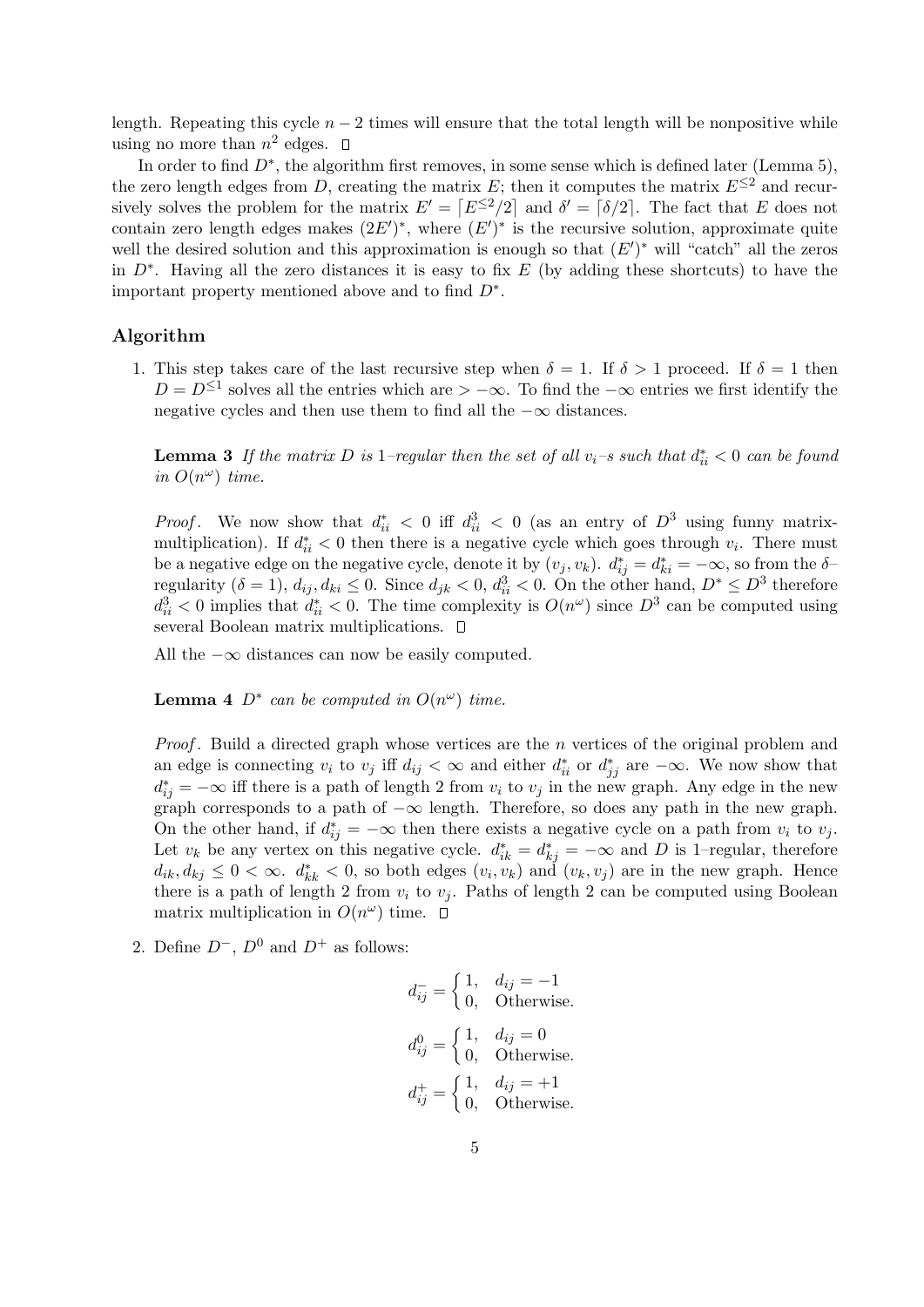Find the transitive closure of  $D^0$  and denote it by  $E^0$ . Compute the Boolean matrix multiplications

$$
E^- = (I + E^0)D^-(I + E^0),
$$

and

$$
E^+ = (I + E^0)D^+(I + E^0),
$$

(The identity matrix I is needed iff  $\exists i, d_{ii} > 0$ .) Define E as follows:

$$
e_{ij} = \begin{cases} -1, & e_{ij}^{-} = 1\\ 0, & e_{ij}^{-} = 0 \text{ and } e_{ij}^{0} = 1\\ 1, & e_{ij}^{-} = 0 \text{ and } e_{ij}^{0} = 0 \text{ and } e_{ij}^{+} = 1\\ \infty, & \text{Otherwise.} \end{cases}
$$

Note that  $e_{ij}$  is the length of a shortest path among paths with at most one non–zero length edge.

**Lemma 5** The matrix  $E$  satisfies:

$$
D^* = E^*,\tag{1}
$$

E is  $\delta$ -regular, furthermore, E satisfies the zero length edge property, namely for any path from  $v_i$  to  $v_j$  in D or E, there is a corresponding path in E which satisfies:

- $(a)$  its length is not greater than the length of the original path;
- (b) it has no more edges than the original path; and
- (c) if the path contains more than one edge, then it does not contain any zero length edge.

E can be computed in  $O(n^{\omega})$  time.

*Proof.* By definition,  $E^- \geq D^-$ ,  $E^0 \geq D^0$  and  $E^+ \geq D^+$ . So  $E \leq D$  and hence  $E^* \leq D^*$ . On the other hand, since entries in E are lengths of paths in D, we have  $E \geq D^*$  and  $E^* \geq (D^*)^* = D^*$ . The  $\delta$ -regularity of E follows from the fact  $E \leq D$  and the  $\delta$ -regularity of D.

We now prove the zero–length edges property. If the initial path has length of  $+\infty$ , then the path which consists of the single edge  $e_{ij}$  satisfies the three conditions above. Otherwise, examine the path in  $E$  which has the minimum number of edges among all the paths which are no longer than the original path.  $E \leq D$  so clearly this path has no more edges and it is no longer. We only have to show that if it consists of more than one edge, then it does not contain any zero length edge. Suppose to the contrary, that it contains a zero length edge  $e_{ij} = 0$ , so  $e_{ij}^0 = 1$ . If  $e_{ij}$  is not the last edge on the path, examine the next edge in the path:  $e_{jk}$ . If  $e_{jk} = 0$  then  $e_{jk}^0 = 1$  and from the transitivity of  $E^0$ ,  $e_{ik}^0 = 1$ , and  $e_{ik} \leq 0$ , so there is another path of not larger length with one less edge — a contradiction. If  $e_{jk} = \pm 1$ then  $e_{jk}^{\pm} = 1$  and therefore there exist j' and k' such that  $e_{jj'}^0 = 1$ ,  $d_{j'k'} = \pm 1$  and  $e_{k'k}^0 = 1$ . From the transitivity of  $E^0$ ,  $e_{ij'}^0 = 1$ , so  $e_{ik}^{\pm} = 1$  and  $e_{ik} \leq \pm 1 = e_{ij} + e_{jk}$  yielding the same contradiction. If  $e_{ij}$  is the last edge on the path, we derive the contradiction by considering the previous edge.

The transitive closure can be computed in  $O(n^{\omega})$  time as described in [1] and all the other computation can be computed in the same time as well.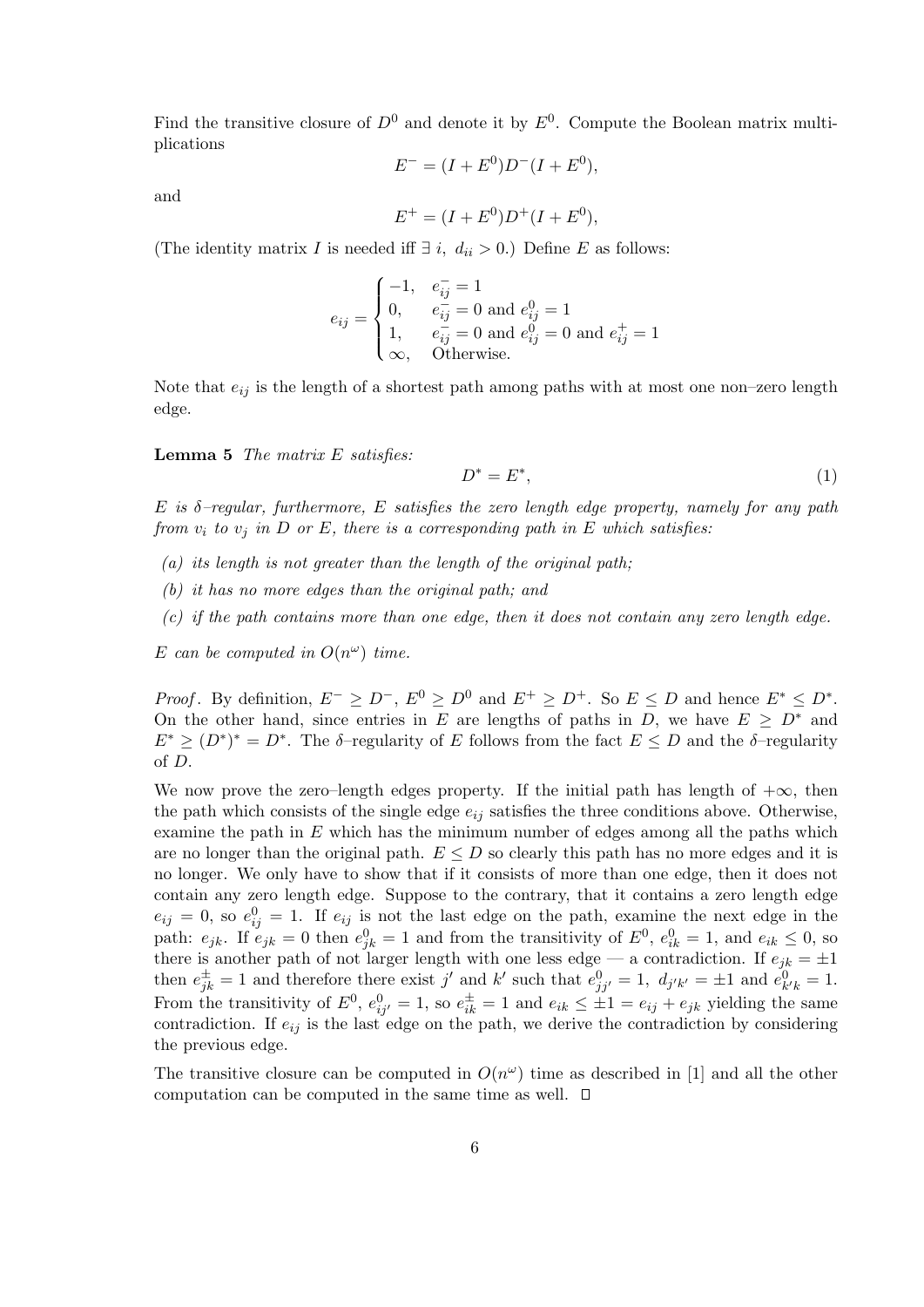- 3. Given the matrix E, find the shortest path which are at most two edges long,  $E^{\leq 2}$ . The distances we get are  $e_{ij}^{\leq 2} \in \{-2, -1, 0, 1, 2, \infty\}$ . This can be done in  $O(n^{\omega})$  time as described in Section 2, or even by several Boolean matrix multiplications.
- 4. Define the matrix E' as  $E' \stackrel{\text{def}}{=} [E^{\leq 2}/2]$ .

**Lemma 6** The matrix  $E'$  satisfies

$$
(E')^* = \lceil E^* / 2 \rceil \tag{2}
$$

and E' is  $\lceil \delta/2 \rceil$ -regular.

Proof .

- (a) Consider a path in E of length  $\lambda$  and  $\mu$  edges. By Lemma 5 there is a corresponding path in E of length at most  $\lambda$  and at most  $\mu$  edges satisfying property (c). The corresponding path in E' has length at most  $\lceil \lambda/2 \rceil$  and at most  $\lceil \mu/2 \rceil$  edges. Thus  $E'^* \leq \lceil E^*/2 \rceil$ .
- (b) To each path in E' of length  $\lambda$  corresponds a path in E of length  $\leq 2\lambda$ . Thus  $E^* \leq 2(E')^*$ or  $(E')^* \geq E^*/2$ .

Now (2) follows from (a) and (b).

We now prove the  $\lceil \delta/2 \rceil$ -regularity of E'. If  $(e')_{ij}^* = -\infty$  then by (2),  $e_{ij}^* = -\infty$ ; by the  $\delta$ -regularity of E,  $e_{ij} \leq \delta \leq 0$  and from (a),  $(e')_{ij} \leq \delta / 2$  (b). Otherwise  $(e_{ij}^* > -\infty)$ , examine the shortest path from  $v_i$  to  $v_j$  in E which has no more than  $\delta$  edges (the one which exists from the  $\delta$ -regularity of E). The path in (a) has no more than  $\lceil \delta/2 \rceil$  edges and its length is  $\leq \left[ e_{ij}^*/2 \right]$  (by (2)). This path must have length  $(e')_{ij}^*$ .

- 5. Solve, recursively, the problem for E' and  $\delta' = \lceil \delta/2 \rceil$ . Note that the  $\delta$  parameter is halved at each iteration. Therefore the recursion will not be more than  $\lceil \log_2 n^2 \rceil$  deep. Note that as we showed in the last lemma, the matrix  $E'$  and  $\lceil \delta/2 \rceil$  satisfy the requirements of the algorithm. Thus by (2),  $(2E')^*$  gives correctly the even entries of  $D^*$  (=  $E^*$ ) and is smaller by 1 for the odd entries of  $D^*$ . We use  $E'$  to add some shortcuts.
- 6. Compute  $F$  as:

$$
f_{ij} = \begin{cases} e_{ij}, & (e')_{ij}^* > 0\\ min\{e_{ij}, 0\}, & (e')_{ij}^* \leq 0. \end{cases}
$$

Lemma 7  $E^* = F^*$ .

*Proof.* First note that  $F \leq E$  so  $F^* \leq E^*$ . For the other inequality, we will show  $F \geq E^*$  and hence  $F^* \ge (E^*)^* = E^*$ . When  $f_{ij} = e_{ij}$  we have  $f_{ij} \ge e^*_{ij}$ . Otherwise  $f_{ij} = 0$  and  $(e')^*_{ij} \le 0$ . But from (2),  $e_{ij}^* \leq (2e')_{ij}^* \leq 0 = f_{ij}$ .

We proceed by computing  $D^*$  from  $F$ .

7. Compute, using the algorithm of Section 2 (Theorem 1),  $F^{\leq 2\ell+4}$ , where  $\ell = 1 + \lceil n^{\Delta} \rceil$ ,  $\Delta = (3 - \omega)/2$ . It will provide some of the entries of the output matrix  $D^*$ . Note that

$$
F^{\leq 2\ell+4} \geq F^* = E^* = D^*.
$$
\n(3)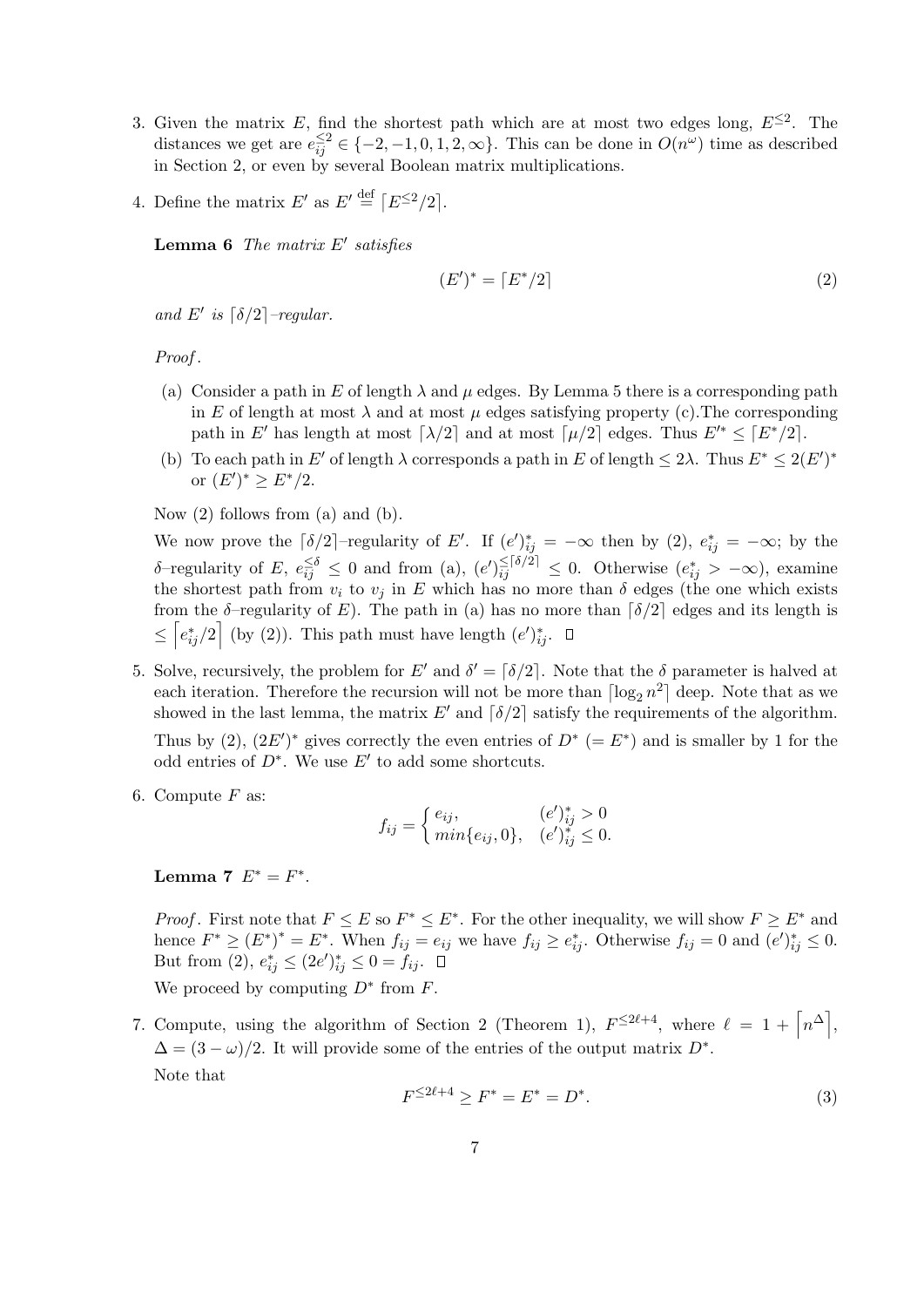**Lemma 8** If there exists a path from  $v_i$  to  $v_j$  in D whose length is  $\leq \lambda$  where  $|\lambda| \leq \ell + 1$ then  $f_{ij}^{\leq 2\ell+4} \leq \lambda$ .

*Proof.* Let  $v_i = u_1, u_2, \ldots, u_m = v_j$  be a path in D from  $v_i$  to  $v_j$  of length  $\mu \leq \lambda$ , where  $|\lambda| \leq \ell + 1$ . First assume that  $|\mu| \leq \ell + 1$  and  $\mu \geq 0$  ( $\mu \leq 0$ ). For  $0 \leq k \leq \mu$  ( $-\mu \leq k \leq 0$ ), let  $j_k$  be the index of the last vertex on the path of distance k from  $v_i$  along the path. Consider the path  $u_1, u_{j_0}, u_{j_0+1}, u_{j_1}, \ldots, u_{j_\mu}$   $(u_1, u_{j_0}, u_{j_0+1}, u_{j_{-1}}, \ldots, u_{j_{-\mu}})$  as a path in F of at most  $2\mu + 1 = 2\ell + 3$  edges. If two consecutive vertices coincide, delete one of them and skip that edge. For the edges  $(v_p, v_q)$  in the even (in the original order, before deleting vertices) numbered positions  $(p = i_{j_k}, q = i_{(j_k+1)}), f_{pq} \le e_{pq} \le d_{pq}$ . Each edge  $(v_p, v_q)$  in an odd numbered positions  $(p = i_{(j_k+1)}, q = i_{j_{k+1}})$  corresponds to a sub-path of length 0 if it is non–empty (otherwise it would have been deleted) and thus  $d_{pq}^* \leq 0$ . From  $(1), e_{pq}^* = d_{pq}^* \leq 0$ . Using (2), we get  $(e')_{pq}^* \leq 0$ , so  $f_{pq} \leq 0$ . It follows that the F-path is no longer than the D–path and  $f_{ij}^{\leq 2\ell+4} \leq d_{ij}^* \leq \lambda$ .

Figure 1 shows a typical path of 22 edges long in  $E$  and the path with only 5 edges in  $F$ .



Figure 1: Shortcuts

Now suppose that  $\mu < -\ell - 1$  and consider the path  $u_1, u_{j_0}, u_{j_0+1}, u_{j_{-1}}, \ldots, u_{j_{-\ell-1}}, u_{\mu}$ . The same arguments as above show that the length of this path in  $F$  without its last edge is  $\epsilon$  –  $\ell$  – 1. As for the last edge — it shortcuts a sub–path of negative length in E, therefore (by (2)),  $(e')_{pq} \leq 0$  and  $f_{pq} \leq 0$ . So the total length of the path is  $\leq -\ell - 1 \leq \lambda$ .

**Lemma 9** If  $|f_{ij}^{\leq 2\ell+4}| \leq \ell$  or  $|d_{ij}^*| \leq \ell$  then  $d_{ij}^* = f_{ij}^{\leq 2\ell+4}$ .

*Proof.* First assume that  $|f_{ij}^{\leq 2\ell+4}| \leq \ell$  and show that  $|d_{ij}^*| \leq \ell$ . Suppose that  $|d_{ij}^*| > \ell$ . If  $d_{ij}^* > \ell$  then from (3),  $|f_{ij}^{\leq 2\ell+4}| \geq f_{ij}^{\leq 2\ell+4} \geq d_{ij}^* > \ell$ . If  $d_{ij}^* < -\ell$  then there exists a path of length  $\leq -\ell - 1$  in D. From Lemma 8,  $f^{\leq 2\ell+4} \leq -\ell - 1 < -\ell$ . So  $|d_{ij}^*| \leq \ell$ . Assume  $|f_{ij}^{\leq 2\ell+4}| \leq \ell$  or  $|d_{ij}^*| \leq \ell$ . By the argument above  $|d_{ij}^*| \leq \ell$  in both cases. Consider a path from  $v_i$  to  $v_j$  in D of length  $d_{ij}^*$ . By Lemma 8 with  $\lambda = -\ell - 1$  we get  $f_{ij}^{\leq 2\ell+4} \leq d_{ij}^*$ . The other inequality follows from (3).  $\square$ 

8. As for the large positive (negative) distances: For each vertex  $v_i$ , find two distances; an odd one  $s_i^1$  and an even one  $s_i^2$ . Both of them are in the interval  $[1, n^{\Delta}+1]$  ( $[-1-n^{\Delta}, -1]$ ) and both of them are small separators: there are less than  $2n^{1-\Delta}$  vertices which satisfy  $f_{ik}^{\leq 2l+4} = s_i^1$  or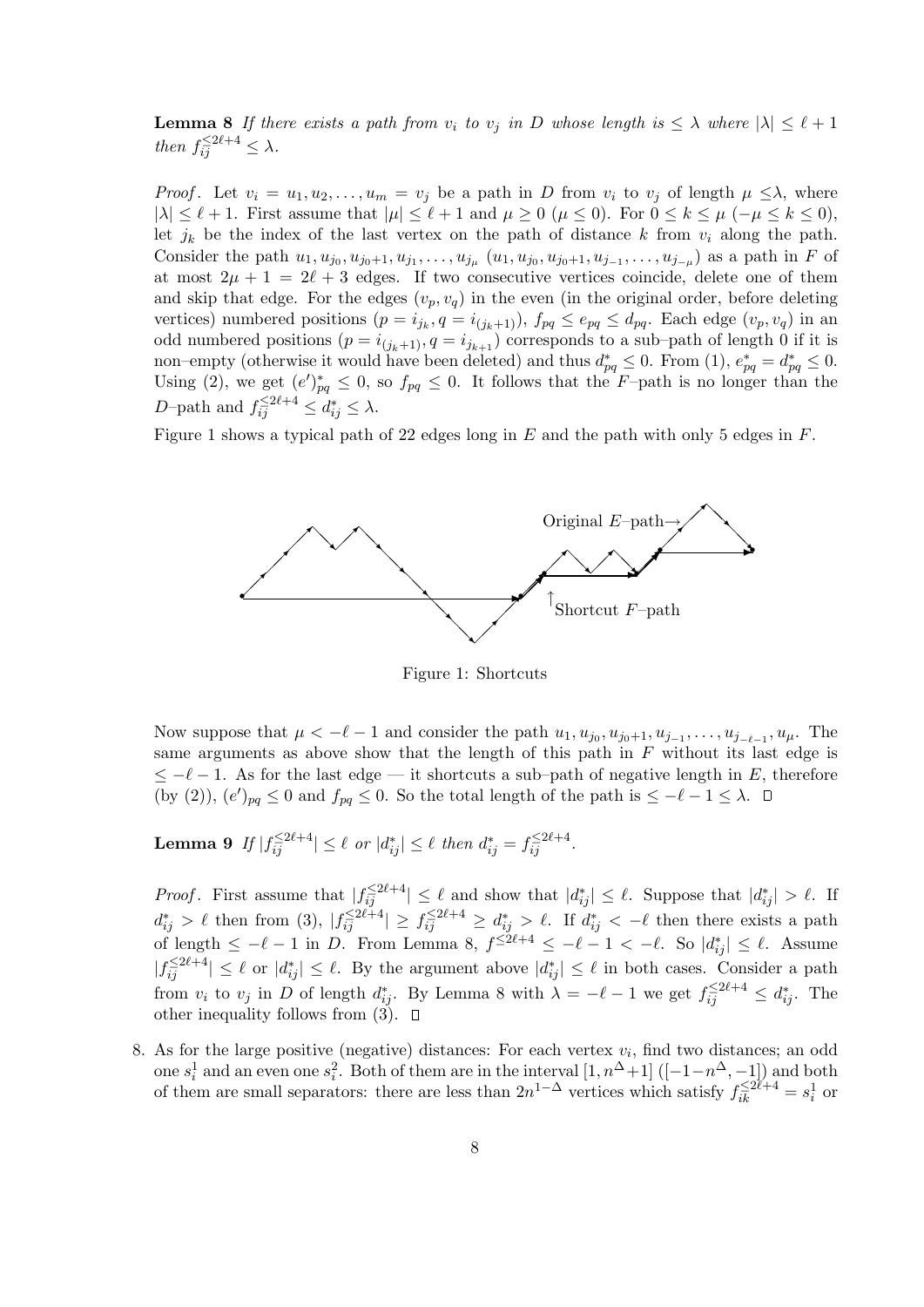$f_{ik}^{\leq 2\ell+4} = s_i^2$ . Denote this set of vertices by  $S_i = S_i^1 \cup S_i^2$ . This can be done in  $O(n^2)$  time. Now compute the large distances using the following lemma.

**Lemma 10** Let  $v_i$  and  $v_j$  be vertices with  $f_{ij}^{\leq 2\ell+4} > \ell$  ( $f_{ij}^{\leq 2\ell+4} < -\ell$ ). Denote

$$
m_{ij} \stackrel{\text{def}}{=} \min_{v_k \in S_i} \{ f_{ik}^{\leq 2\ell+4} + (2e')_{kj}^* \}.
$$

Then

$$
e_{ij}^* = \begin{cases} (e')_{ij}^*, & (e')_{ij}^* = \pm \infty \\ m_{ij}, & otherwise. \end{cases}
$$

*Proof.* By (2),  $e_{ij}^* = \pm \infty$  if and only if  $(e')^* = \pm \infty$ . So assume that  $e_{ij}^*$  is finite. Since  $|f_{ij}^{\leq 2\ell+4}| > \ell$ , by Lemma 9,  $|d_{ij}^*| > \ell$  and each path from  $v_i$  to  $v_j$  of finite length passes though  $S_i$ .

$$
(\leq)
$$

$$
e_{ij}^* = \min_{v_k} \{e_{ik}^* + e_{kj}^*\} \le \min_{v_k \in S_i} \{e_{ik}^* + e_{kj}^*\}.
$$
  
By (3),  $e_{ik}^* \le f_{ik}^{\le 2\ell+4}$ , and by (2),  $e_{kj}^* \le (2e')_{kj}^*$ . So  

$$
e_{ij}^* \le \min_{v_k \in S_i} \{f_{ik}^{\le 2\ell+4} + (2e')_{kj}^*\}.
$$

( $\geq$ ) Suppose that  $e_{ij}^*$  is an odd number. Examine a shortest path in E from  $v_i$  to  $v_j$ . It has a length of  $e_{ij}^*$ . From the fact that the length matrix E contains only numbers in  $\{-1,0,1\}$  it follows that there is a vertex  $v_k \in S_i^1$  whose distance from  $v_i$  along that path is  $s_i^1 = e_{ik}^* = f_{ik}^{\leq 2\ell+4}$  (by Lemma 9) and the distance from  $v_k$  to  $v_j$  along the same path is  $e_{ij}^* - s_i^1 \cdot e_{kj}^* = e_{ij}^* - s_i^1$  is even, therefore (by (2))  $(2e')_{kj}^* \le e_{kj}^*$ . Hence  $e_{ij}^* \leq f_{ik}^{\leq 2\ell+4} + (2e')_{kj}^*$ .

If  $e_{ij}^*$  is an even number, replace  $S_i^1$  by  $S_i^2$  in the argument above.

9. Compute  $D^*$  as follows:

$$
d_{ij}^* = \begin{cases} -\infty, & (e')_{ij}^* = -\infty \\ f_{ij}^{\leq 2\ell+4}, & |f_{ij}^{\leq 2\ell+4}| \leq \ell \\ m_{ij}, & \text{otherwise.} \end{cases}
$$

(Remember that  $m_{ij}$  is defined above as  $\min_{v_k \in S_i} \{ f_{ik}^{\leq 2\ell+4} + (2e')_{kj}^* \}.$ 

**Lemma 11** The computation above is correct and takes  $O(n^3/\ell)$  time.

Proof. The first and third cases follow from Lemma 9; the second case from Lemma 10. The time analysis is immediate.  $\square$ 

**Theorem 4** The algorithm above is correct (it computes  $D^*$ ) and runs in  $O(n^{\nu} \log^3 n)$  time.

*Proof.* Denote by  $T(n, \delta)$  the time complexity of the algorithm on an input of n nodes and a parameter  $\delta$ .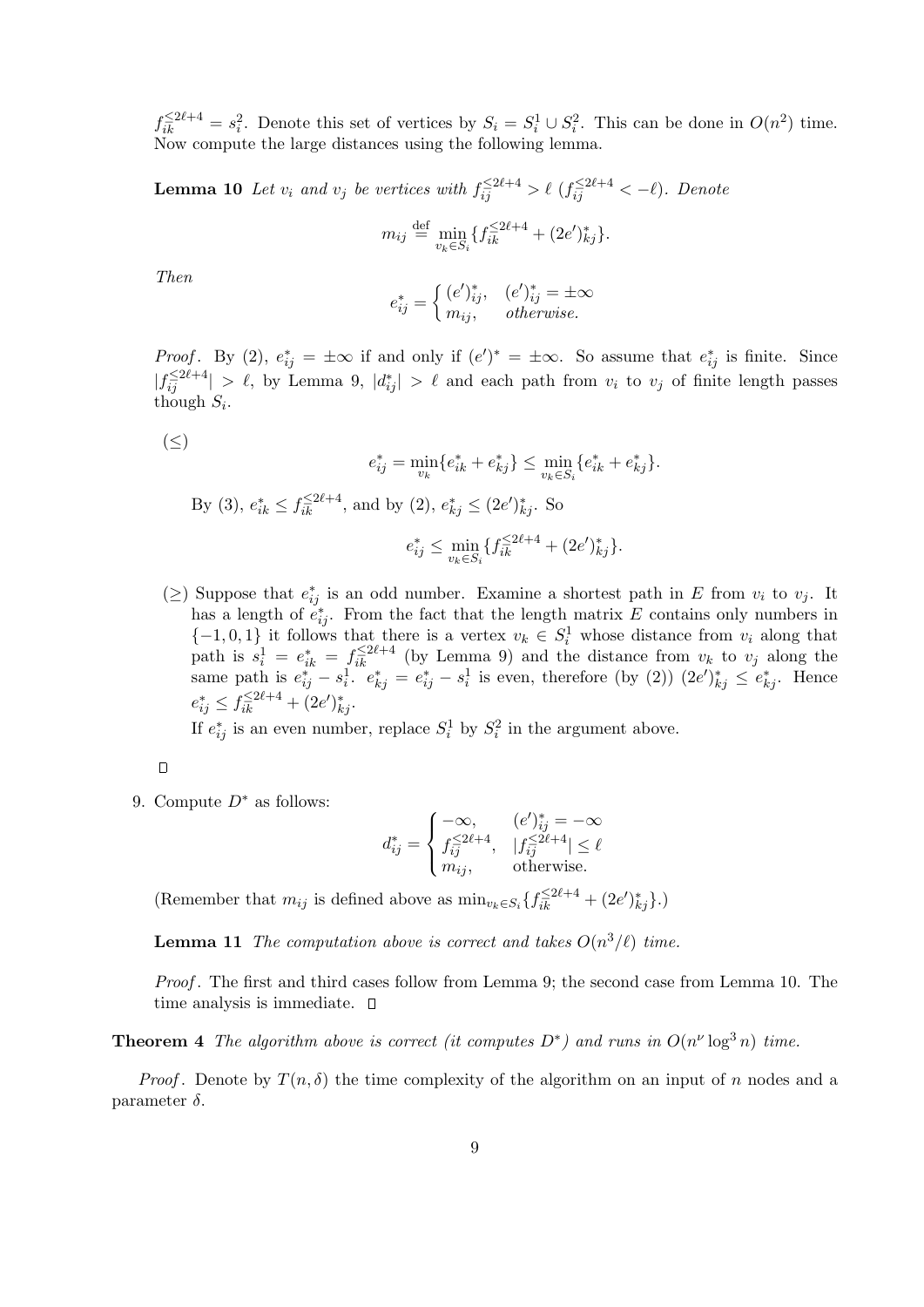- Computing E takes  $O(n^{\omega})$  time.
- Computing  $E^{\leq 2}$  takes  $O(n^{\omega})$  time too.
- $E'$  is easily computed in  $O(n^2)$  time.
- The recursive step takes  $T(n, \lceil \delta/2 \rceil)$  time.
- F is easily computed in  $O(n^2)$  time.
- Computing  $F^{\leq 2\ell+4}$  takes  $O(n^{\nu} \log^2 n)$  time.
- Computing  $D^*$  takes  $O(n^3/\ell) = O(n^{\nu})$  time.

So we get the recursive formula:

$$
T(n,\delta) \le O(n^{\nu} \log^2 n) + T(n, \lceil \delta/2 \rceil).
$$

This solves to  $T(n, \delta) = O(n^{\nu} \log^2 n \log \delta)$  and  $T(n, n^2) = O(n^{\nu} \log^3 n)$ .

#### Small integer length

To solve problems with small (in absolute value) integer edge lengths, transform the given graph into another graph which has more vertices, but only zero or  $\pm 1$  length edges.

**Lemma 12** Given a graph G which has edge lengths in the interval  $[x, y]$ , where  $x \leq 0 \leq y$  and  $y-x < M$ , we can, in time which is linear in the output, compute another graph G' with  $M \cdot V(G)$ vertices and edge lengths in {−1, 0, 1} only. Every shortest distance between a pair of vertices in G can be found as a shortest distance between a corresponding pair of vertices in  $G'$ .

*Proof.* Transform each vertex  $v_i$  in G into M sub-vertices,  $\{v_i^k\}_{k=1}^y$  $y_{k=x}^y$ . Call the sub-vertex  $v_i^0$ the *origin vertex* of the vertex  $v_i$ . Connect the sub-vertices of  $v_i$  in two paths: one with edges of length +1 connects the sub-vertices  $v_i^k$  with positive k-s and the other path with -1 length edges, connects the sub-vertices  $v_i^k$  with negative k-s. Formally, the edges are:  $\{(v_i^{k-1}, v_i^k)\}_{k=1}^y$  with length 1,  $\{(v_i^{k+1}, v_i^k)\}_{k=x}^{-1}$  with length  $-1$ . For every edge  $(v_i, v_j)$  of the original graph G which has a length  $\ell$ , connect an edge  $(v_i^{\ell}, v_j^0)$  with zero edge length. It is easy to see that the shortest distance in G between  $v_i$  and  $v_j$ , is the same as the shortest distance in G' between the corresponding origin sub–vertices  $v_i^0$  and  $v_j^0$ . This transformation enlarges the size of the graph by a factor of M and the running time accordingly. (Figure 2 shows an example where  $x = -2$  and  $y = 3$ .)  $\Box$ 

### 4 A simple solution to the positive case

In this section we use the simple case we solved in Section 2 to get an  $O(n^{\nu})$  time algorithm for the APSP problem for a directed graph G which has only  $\{1,\infty\}$  edge length, where  $\nu = (3+\omega)/2 < 3$ .

Denote by  $D^{(\ell)}$  a matrix which satisfies  $D^* \leq D^{(\ell)}$  and if  $d_{ij}^* \leq \ell$  then  $d_{ij}^* = d_{ij}^{(\ell)}$ .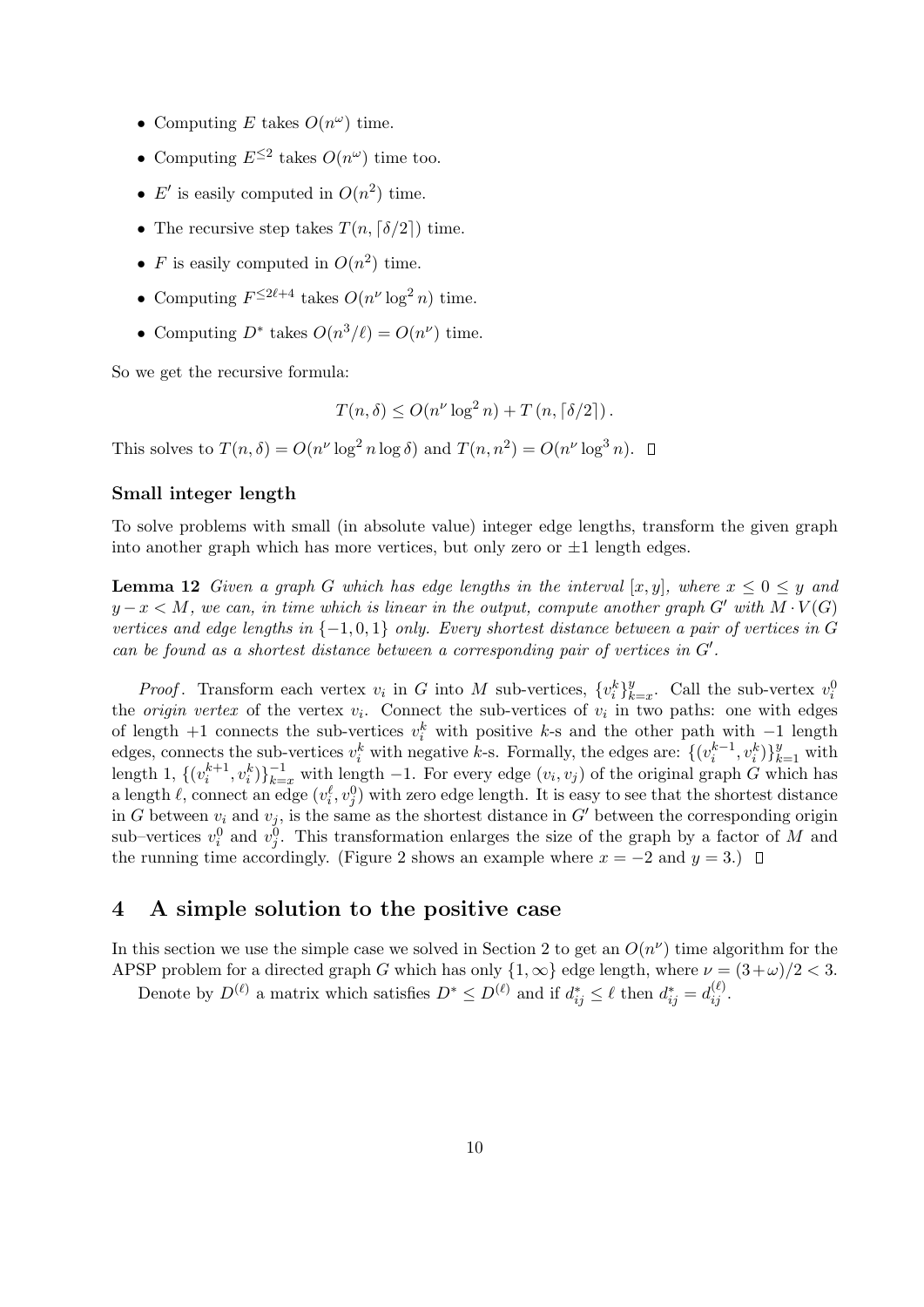

Figure 2: The transformation

#### The Algorithm

- 1. Find, using  $\left[n^{\Delta}\right]$  Boolean matrix multiplications (as in Theorem 3),  $d^*$  for all pairs with distance of at most  $\left[n^{\Delta}\right]$  in the graph, where  $\Delta = (3 - \omega)/2$ . The time complexity of this step is  $O(n^{\nu})$ .
- 2. In Step 1 we computed a  $D^{(\lceil n^{\Delta} \rceil)}$  matrix. For  $i = 1, ..., \lceil \log_{3/2} n^{1-\Delta} \rceil$ , iterate the following step, each time computing a  $D^{(\lceil (3/2)^i n^{\Delta} \rceil)}$  matrix. This is done by computing a  $D^{(\lceil (3/2)k \rceil)}$ matrix from a  $D^{(k)}$  matrix.
	- (a) Find, for each vertex  $v_i$ , a distance  $s_i$  in the interval  $\left[ \lfloor k/2 \rfloor, k \right]$  such that there are no more than  $2n/k$  vertices which are at this shortest distance from  $v_i$ . Denote this set by  $S_i$ . This can be done in  $O(n^2)$  time by inspecting the matrix.
	- (b) For every two vertices  $v_i$  and  $v_j$  compute  $m_{ijk} \stackrel{\text{def}}{=} \min_{v_\ell \in S_i} \{d_{i\ell}^{(k)} + d_{\ell j}^{(k)}\}$  and

$$
d_{ij}^{(\lceil \frac{3k}{2} \rceil)} = \begin{cases} d_{ij}^{(k)}, & d_{ij}^{(k)} \leq k \\ m_{ijk}, & d_{ij}^{(k)} > k \text{ and } m_{ijk} \leq \left\lceil \frac{3k}{2} \right\rceil \\ \infty, & \text{otherwise.} \end{cases}
$$

This can be done in  $O(n^3/k)$  time.

**Lemma 13** The algorithm described above is correct and it runs in time  $O(n^{\nu})$ , where  $\nu =$  $(3 + \omega)/2$ .

*Proof.* Correctness is obvious. Step 1 takes  $O(n^{\nu})$  time by Theorem 3. Step 2 takes

$$
O\left(\sum_{i} \left(n^3 / \left\lceil (3/2)^i n^{\Delta} \right\rceil\right)\right) = O(n^{\nu})
$$

time.  $\square$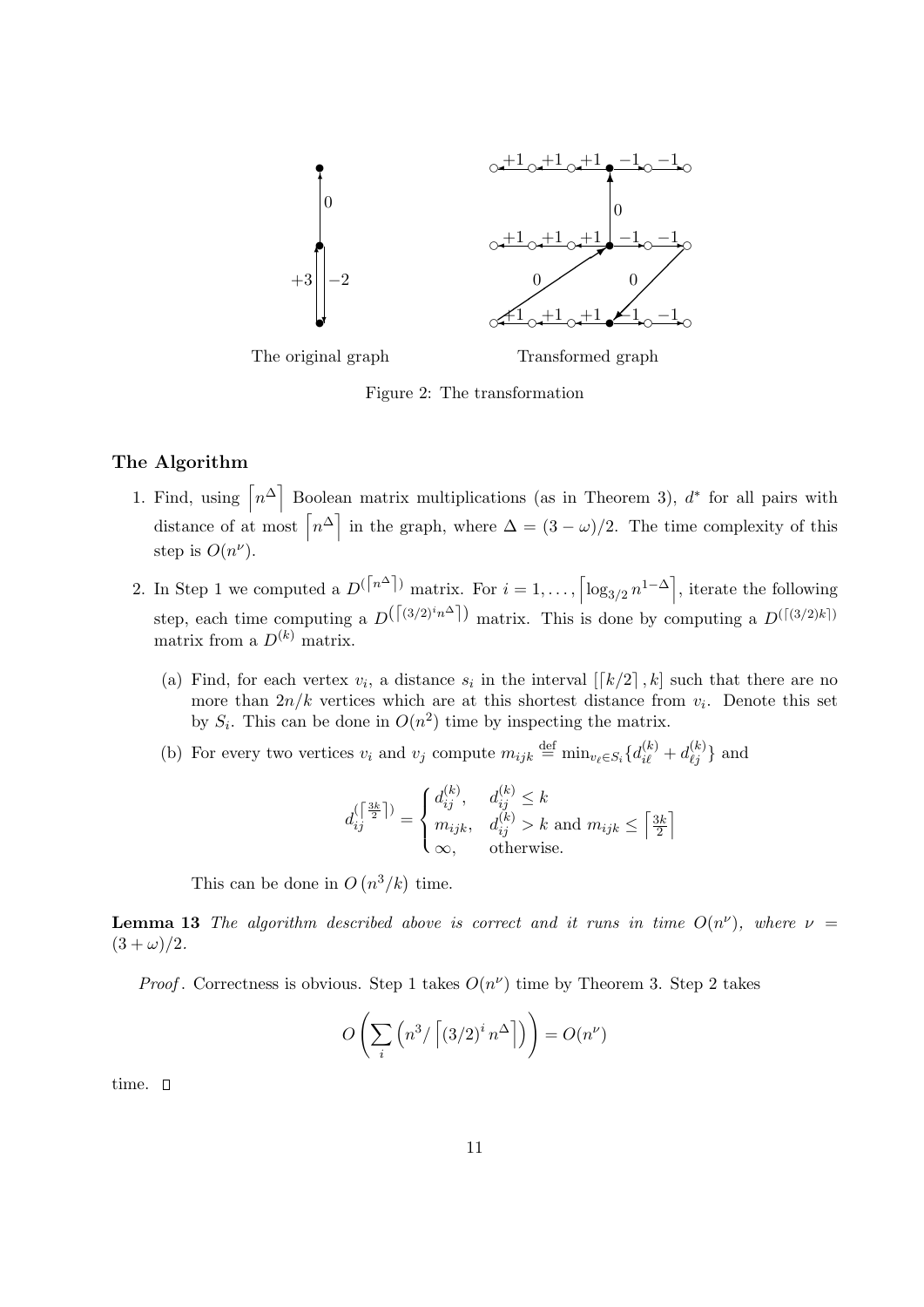### 5 Recent results

Recently, the problems of All Pairs Shortest Distances/Paths were investigated by several people. In this section we sketch the recent results in the area.

- 1. We improved the algorithm for the undirected case [11]. The algorithm uses base 3 patterns to compute the distances and works in  $\widetilde{O}(n^{\omega})$  time.  $(\widetilde{O}(f(n)) \stackrel{\text{def}}{=} O(f(n) \log^c n)$ , where c is a constant; in this case  $c = 1$ .) It generalizes to  $O(M^2 n^{\omega})$  for the weighted case (where M is the bound on the weight). Seidel [12] discovered a simpler algorithm with the same time complexity for the uniform case  $(M = 1)$ . His algorithm does not seem to generalize to the non–uniform case even for  $M = 2$ . (The transformation of Figure 2 does not work in case of undirected graphs.)
- 2. We improved the solution for the case of small distances [11]: We used here a naive method (the reduction shown in Figure 2), but modifying the algorithm to take care of non–uniform edges, yields a better algorithm. The algorithms for the directed non–negative and for the undirected case, used the fact that for every path P from  $v_i$  to  $v_j$  of length  $\ell$  and for every  $0 < \ell' < \ell$ , there must be a vertex  $v_k$  on the path such that  $d_{ik}^P = \ell'$ . Now, when large edges are present, this is not true anymore; we can "skip" some distances by a large edge. So we modify the algorithms and, for example, instead of the computation  $A^{(k+1)} = A^{(k)} \cdot A^{(1)}$ , we now have  $A^{(k+1)} = \bigvee_{j=1}^{M} A^{(k+1-j)} A^{(j)}$ .

In the directed non–negative case, we compute  $L$  rectangular Boolean matrix multiplications, of sizes  $n \times Mn$  by  $Mn \times n$ . These Boolean matrix multiplications can be packed into  $L/M^2$ Boolean matrix multiplications of square matrices of size Mn. It gives us  $L/M^2(Mn)^w$  +  $Mn^3/L$ , which is  $M^{(\omega-1)/2}n^{(3+\omega)/2}$ , but this holds only when  $L > M^2$ ; otherwise, we can  $Mn^3/L$ , which is  $M^{(\omega-1)/2}n^{(3+\omega)/2}$ , but this holds only when  $L > M^2$ ; otherwise, we can pack into  $M/\sqrt{L}$  multiplications of square Boolean matrices of size  $\sqrt{L}n$ . This yields the time  $O(Mn^{(5\omega-3)/(\omega+1)})$ .

In the undirected case, we compute M rectangular Boolean matrix multiplications of sizes In the undirected case, we compute M rectangular Boolean matrix multiplications of sizes  $n \times Mn$  by  $Mn \times n$ . These matrix multiplications can be packed into  $\sqrt{M}$  Boolean matrix  $n \times Mn$  by  $Mn \times n$ . These matrix multiplications can be packed into  $\sqrt{M}$  Boolean matrix multiplications of square matrices of size  $\sqrt{M}n$ . This improves the dependency of the time on M mentioned above from  $M^2$  into  $M^{(\omega+1)/2}$ .

3. All the algorithms we described in this paper give only the shortest distances. We can find the shortest paths as well in almost the same time [11]. Of course we cannot list all shortest paths in less than  $O(n^3)$  space and time. So instead we compute for each pair  $(v_i, v_j)$ , a witness. the first edge on a shortest path from  $v_i$  to  $v_j$ , such that following witnesses we can construct a simple shortest path for any given pair. The way to do it is to replace each Boolean matrix multiplication in the algorithm by a *witnessed* Boolean matrix multiplication: a multiplication which does not only compute  $c_{ij} = \bigvee_{k=1}^{n} a_{ik} \wedge b_{kj}$ , but also finds a *witness k* which "proves" that  $c_{ij} = 1$ . There is a simple randomized algorithm that computes witnessed Boolean matrix multiplication (discovered independently by us, by R. Seidel [12] and by D. Krager [10]), in polylog calls to a non–witnessed matrix multiplication. We can do it deterministically in  $O(n^{\omega + \log^{-1/3}(n)})$  time, and recently, using derandomization [3] in  $\tilde{O}(n^{\omega})$  deterministic time.

So, the time complexity of finding the paths exceeds that of computing the distances only by a polylogarithmic factor. This result is not trivial; several steps in our algorithms have to be changed especially to avoid cycles in the paths.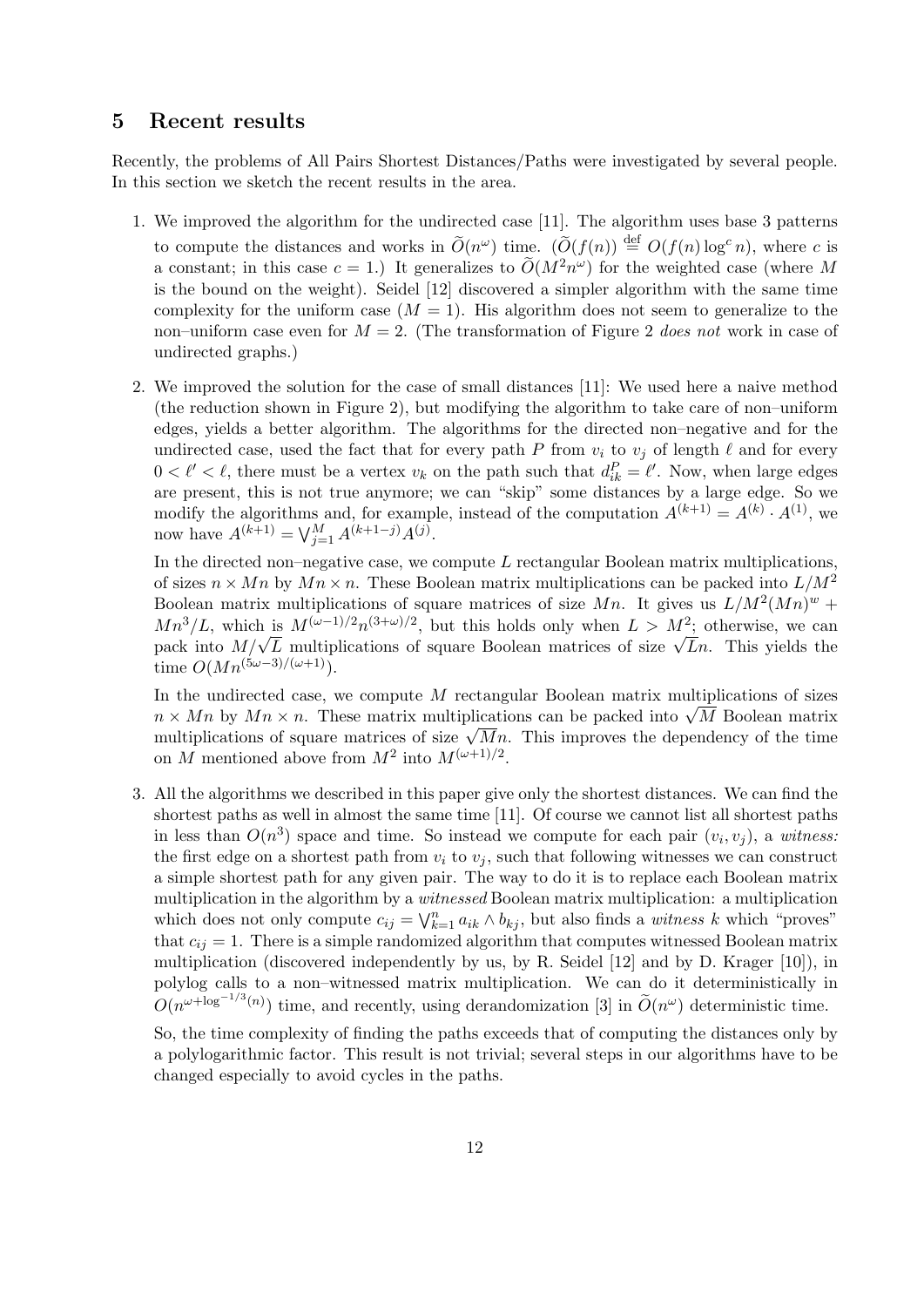# 6 Open problems

- 1. Can we improve the algorithm to  $\tilde{O}(n^{\omega})$ ? Our algorithm computes an approximation  $((2E')^*)$ for  $D^*$ , but then uses it only for the purpose of defining the shortcuts in F. Can we find a better use? Seidel's algorithm in the undirected case [12] uses a nice way to compute  $D^*$ from  $(2E')^*$  directly using a single integer matrix multiplication, but the directed case seems more difficult.
- 2. Can we further improve the dependency on  $M$ ? By solving the problem with arbitrary large integers we can solve it also with rational numbers and thus approximate the solution in case of real numbers or even find it. (Good enough approximation for the path may find the right shortest path and thus its length.)
- 3. Given the shortest distances, how hard it is to compute witnesses for the shortest paths? Possibly, this can be solved in  $O(n^2)$  time. Our recent algorithms [3] use additional Boolean matrix multiplications and thus require at least  $\Omega(n^{\omega})$  time, even when the distances are given.

### References

- [1] A. V. Aho, J. Hopcroft and J. B. Ullman, The Design and Analysis of Computer Algorithms, (Addison-Wesley 1974.) pp. 201–206.
- [2] K. K. Ahuja, K. Mehlhorn, J. B. Orlin and R. E. Tarjan, Faster algorithms for the shortest path problem, Journal of the Association for Computing Machinery 37(1990) pp. 213–223.
- [3] N. Alon, Z. Galil, O. Margalit and M. Naor, On witnesses for Boolean matrix multiplications and for shortest paths, To appear.
- [4] D. Coppersmith and S. Winograd, Matrix multiplication via arithmetic progressions, Journal of Symbolic Computation 9(1990), pp. 251–280.
- [5] E. W. Dijkstra, A note on two problems in connection with graphs, Numerische Mathematik 1(1959) pp. 269-271.
- [6] M. L. Fredman, New bounds on the complexity of the shortest path problem, SIAM Journal on Computing 5(1976) pp. 83–89.
- [7] H. N. Gabow, Scaling algorithms for network problems, Proc. 24th Annual Symp. on Foundation Of Comp. Sci. 1983 pp. 248–257
- [8] L. R. Kerr, Phd Thesis, Cornell 1970.
- [9] S. C. Kleene, Representation of events in nerve nets and finite automata, Automata studies, Princeton University Press, 1956.
- [10] D. Krager, Personal communication, 1992.
- [11] O. Margalit, Phd Thesis, Tel Aviv University, to appear.
- [12] R. Seidel, On the All-Pairs-Shortest-Path problem, Proc. 24th ACM Annual Symp. on Theory of Computing 1992, to appear.